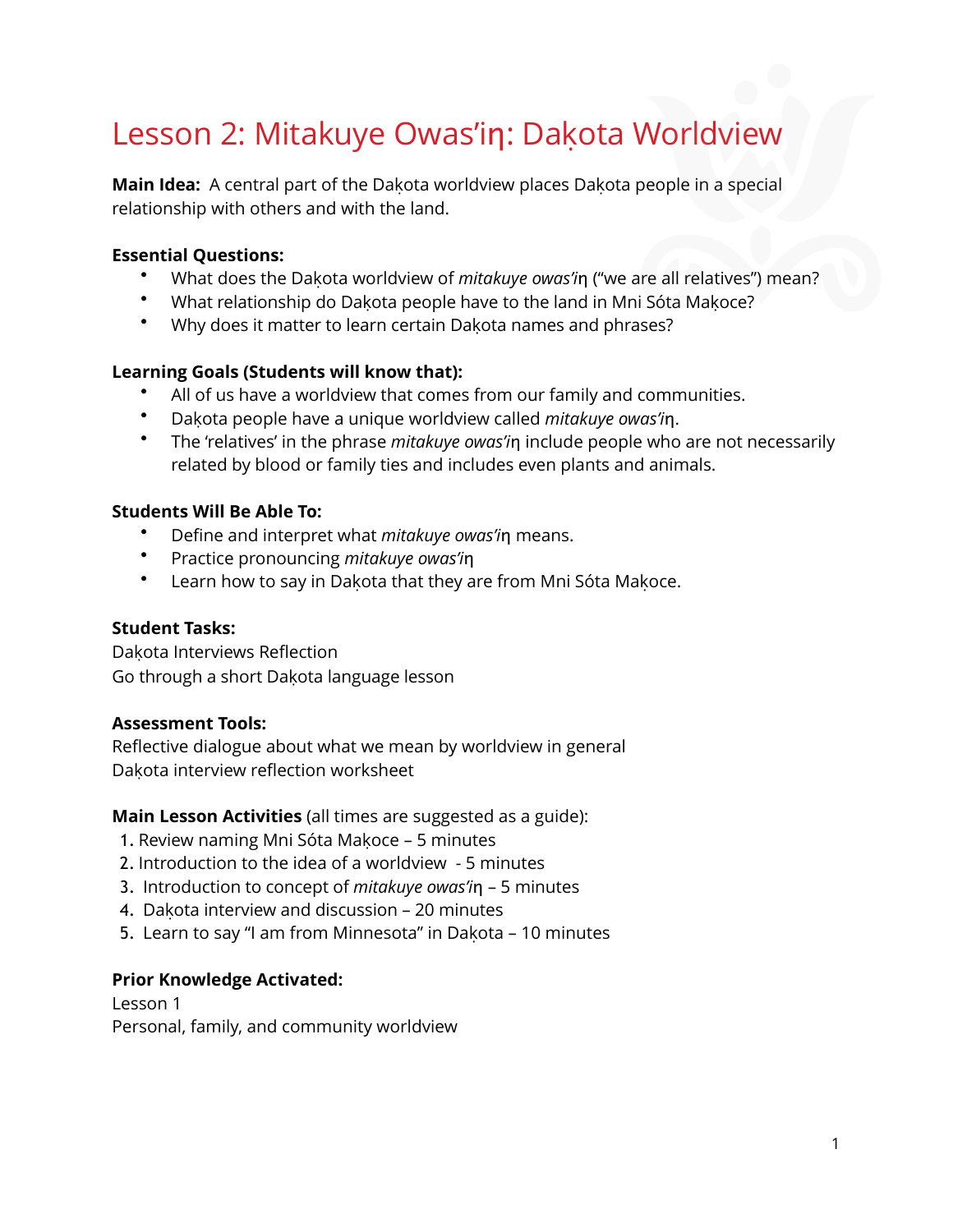### **2.1 In the Classroom**

#### **Learner Resources Teacher Materials**

#### **Media Resources:**

Login by clicking Login button or going to: <http://dakotawicohan.org/my-account/>

#### - **Username:** DW

- **Password:** dakota123

Then go to: http://dakotawicohan.org/lessons/ [mitakuye-owasin-dakota-worldview/](http://dakotawicohan.org/lessons/mitakuye-owasin-dakota-worldview/)

#### **Dakọ ta Community Interviews:**

- Myrna Weston, Walter LaBatte, Jr., Glenn Wasicuna, Beth O'Keefe (4:03 minutes)

#### **Dakọ ta language in this lesson:**

- **Dakọ ta** friend or ally
- **demataŋhaŋ ye/do** *I am from (here)…*

- **mitakuye owas'iƞ** – *all my relations; we are all relatives*

- **Mni Sóta Makọ ce -** land where the waters reflect the skies

- **Mni Wiconi** *water is life*
- **wicooyake** *historical or personal stories*

#### **Handouts:**

- Dakota Interviews Reflection Worksheet

- Dakota Language: I'm From Minnesota **Worksheet** 

#### **Vocabulary:**

(add to ongoing wall chart or student notebooks) - **worldview:** the ways that a person, community, or society sees, understands, and makes sense of life; the lens through which you look at the world - **relationship:** the connection between two or more people or things; relationships can be strong or weak or good or bad, etc.

- **relative:** someone to whom you are connected usually (but not always) by blood and family ties

#### **MN 6th Grade Social Studies Standards Alignment:**

6.3.4.10.1 Describe how land was used during different time periods in Minnesota history; explain how and why land use has changed over time.

### **Recommended Additional Reading Other Instructional Materials for Instructors**

- *Mitakuye Owas'i*ƞ - end of lesson

- *Soul of An Indian*, by Charles Eastman, Chapter 1
- *Speaking of Indians*, Chapter 4: Kinship's **Role in Dakota Life**

#### **Northern Lights Connections**

- Chapter 1: What is Your Story?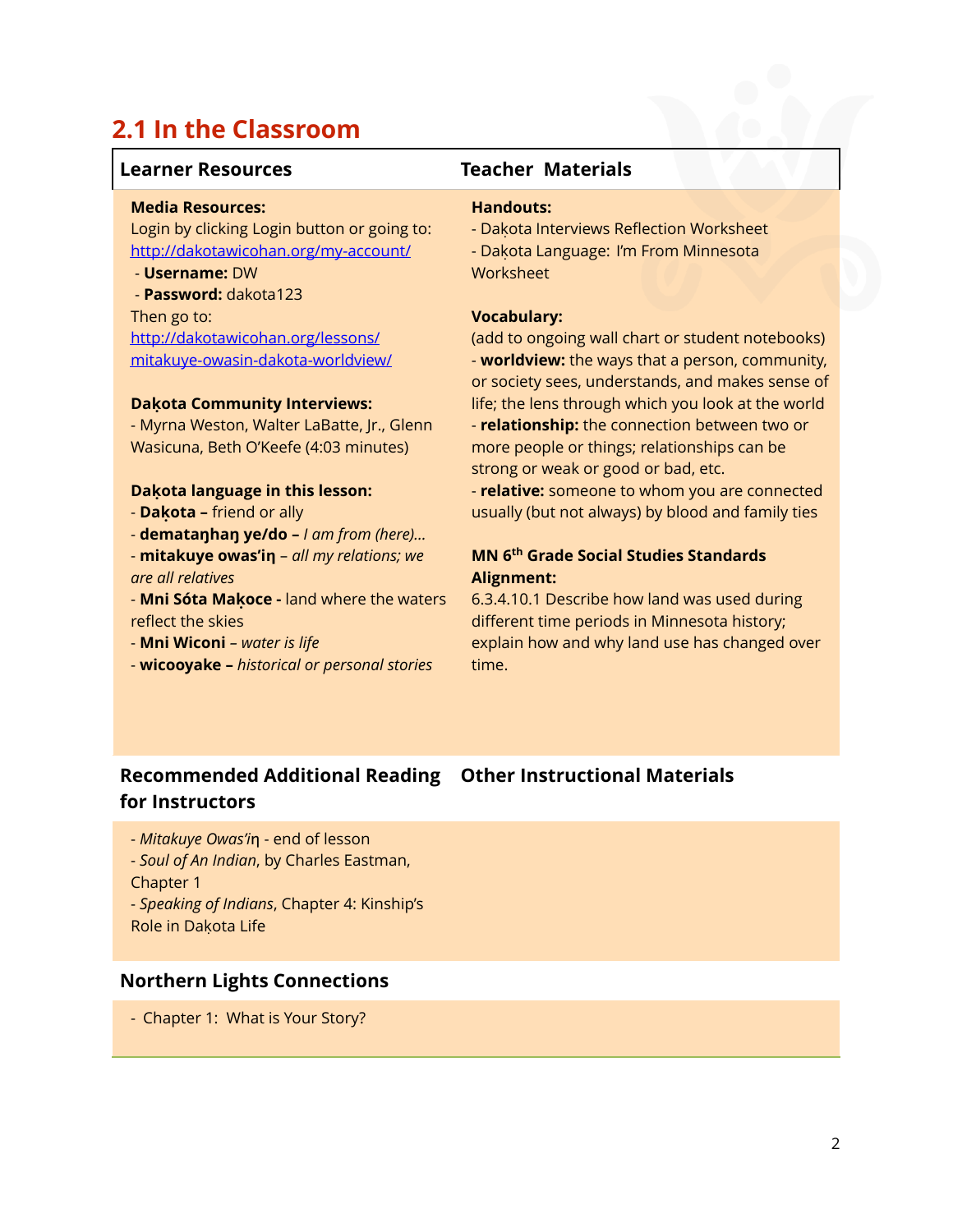### **2.2 Review Mni Sóta Makọ ce**

Ask students to recall what the Dakota words "Mni Sóta Makoce" mean.

Practice individually and as a class saying Mni Sóta Makoce aloud. [find at: Dakota Wicohan New Pilot Learner Resources: Lesson 1: Mni Sóta Makoce: Our Homeland [http://dakotawicohan.org/lessons/lesson-1-mni-sota-makoce-our-homeland/\]](http://dakotawicohan.org/lessons/lesson-1-mni-sota-makoce-our-homeland/)

What else do they recall from the first lesson about the Dakota homeland?

What does Dakota mean?

### **2.3 Introduction to Idea of a Worldview**

Review main idea, essential questions, learning goals and any vocabulary for the day.

| <b>For Teacher</b>                                                                                                                                                                                                                                                                                     | <b>For Students</b>                        | <b>Additional/Optional</b>                                                                                                                                   |
|--------------------------------------------------------------------------------------------------------------------------------------------------------------------------------------------------------------------------------------------------------------------------------------------------------|--------------------------------------------|--------------------------------------------------------------------------------------------------------------------------------------------------------------|
| Our worldviews shape the<br>ways that we see, understand,<br>and make sense of our<br>experiences in the world. Our<br>worldview and values may<br>originate from our ancestors<br>and the culture in which we<br>grow up. Sometimes our<br>worldview shifts with new<br>experiences and interactions. | What is a worldview?<br>Is there just one? | Add "worldview" to the<br>ongoing vocabulary<br>chart/notebook.<br>Brainstorm "worldview"<br>meaning as a class or<br>have students pair and<br>share first. |
| A worldview can be defined as<br>the ways that a person,<br>community, or society sees,<br>understands, and makes<br>sense of life. One way to think<br>about worldview is that it is<br>the "view" or "window" from<br>which we see the world.                                                        |                                            |                                                                                                                                                              |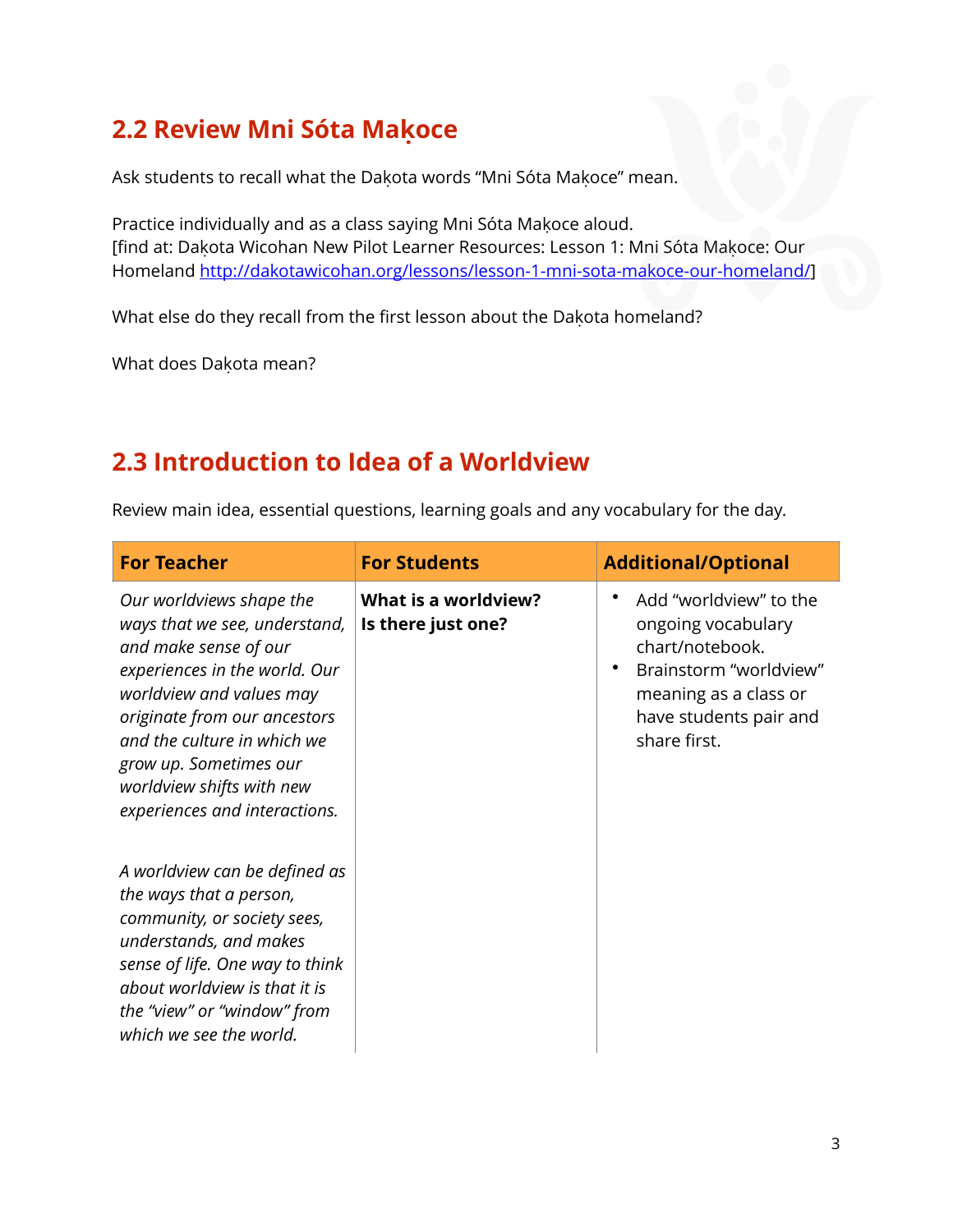| <b>For Teacher</b>                                                                                                                                                                                                                                                                                                                                                                                                        | <b>For Students</b> | <b>Additional/Optional</b>                                                                                                 |
|---------------------------------------------------------------------------------------------------------------------------------------------------------------------------------------------------------------------------------------------------------------------------------------------------------------------------------------------------------------------------------------------------------------------------|---------------------|----------------------------------------------------------------------------------------------------------------------------|
| Our worldviews usually<br>influence our attitudes,<br>decisions, and behaviors.<br>Across the globe and within<br>Mni Sóta Makoce different<br>people and different<br>communities have unique<br>worldviews. Worldviews are<br>often shaped by people's<br>history, their religious beliefs,<br>their politics, and their<br>economic and social status,<br>that is, how much or how little<br>money or power they have. |                     | An example of a commonly<br>held worldview that is<br>influenced by religion might<br>be that "God created<br>everything." |
| Sometimes it is hard to define<br>our own worldview because<br>we live so much inside it we<br>cannot see it. And we often<br>assume that other people see<br>the world in the same way<br>that we do. One way to start<br>to figure out our own<br>worldview is to consider<br>someone else's.<br>Let's consider a commonly                                                                                              |                     | Another example of a<br>commonly held worldview:<br>"Each person needs to rely<br>on him or herself to get<br>ahead."      |
| held Dakota worldview, and<br>we can see how it fits with or<br>feels different than our own.                                                                                                                                                                                                                                                                                                                             |                     |                                                                                                                            |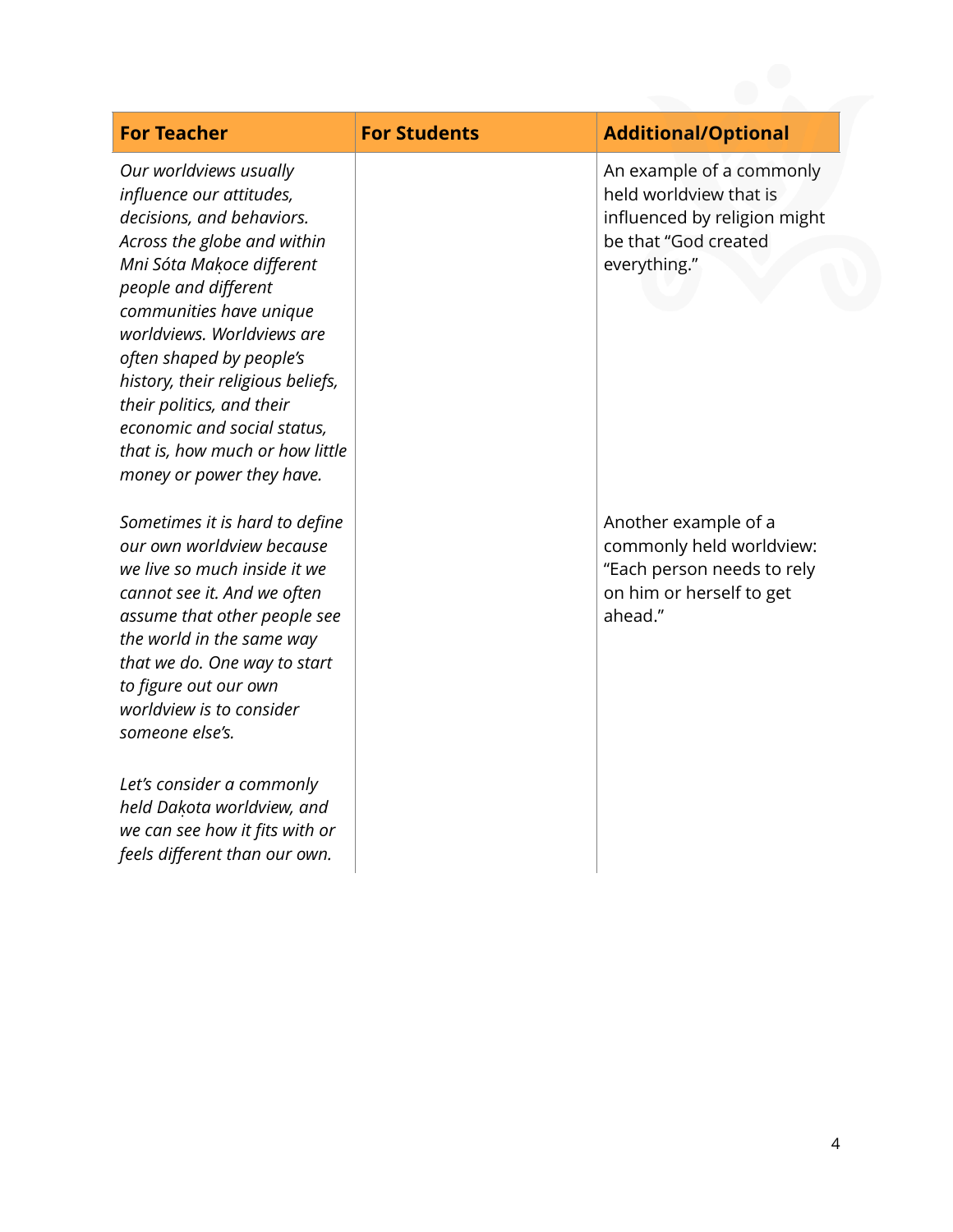# **2.4 Introduction to Concept of Mitakuye Owas'in**

| <b>For Teacher</b>                                                                                                                                                                                                                                                                                                                                                                                                                                                    | <b>For Students</b>                                                                                                                                       | <b>Additional/Optional</b>                                                                                                                                                                                                                                                                   |
|-----------------------------------------------------------------------------------------------------------------------------------------------------------------------------------------------------------------------------------------------------------------------------------------------------------------------------------------------------------------------------------------------------------------------------------------------------------------------|-----------------------------------------------------------------------------------------------------------------------------------------------------------|----------------------------------------------------------------------------------------------------------------------------------------------------------------------------------------------------------------------------------------------------------------------------------------------|
| A commonly held Dakota<br>worldview includes this core<br>concept: mitakuye owas'in.                                                                                                                                                                                                                                                                                                                                                                                  |                                                                                                                                                           |                                                                                                                                                                                                                                                                                              |
| Mitakuye owas'in translates to<br>"All my relations" or "We are all<br>relatives." It means that we are<br>all relatives and connected to<br>each other. We have<br>relationships with all human<br>beings and with all things "seen<br>and unseen." This sense of<br>having relatives and being<br>connected goes beyond our<br>immediate family, in fact, it even<br>extends to the land and all<br>things that exist on the land, in<br>the air, and in the water. | How do you treat your<br>relatives?                                                                                                                       | Add "mitakuye<br>owas'in" to the<br>ongoing vocabulary<br>chart/notebook.<br>Use a quick write for<br>some of these<br>questions and have<br>students write for<br>two minutes in their<br>notebooks in<br>response.                                                                         |
| Mitakuye owas'in reflects how<br>Dakota people feel about the<br>land and about each other and<br>all human beings. It is an<br>important and deeply held belief<br>about the whole world. In fact,<br>many Dakota people end their<br>prayers with, "Mitakuye<br>owas'in."                                                                                                                                                                                           | Does the concept of<br>mitakuye owas'in seem<br>different from or similar to<br>how you look at others and<br>the world, especially the<br>natural world? | Have students consider<br>how they treat their<br>relatives and if they treat<br>others and the natural<br>world similarly?<br>Do they go out of their<br>way to help people they<br>don't know?<br>Do they go out of their<br>way to help animals or<br>take care of a particular<br>place? |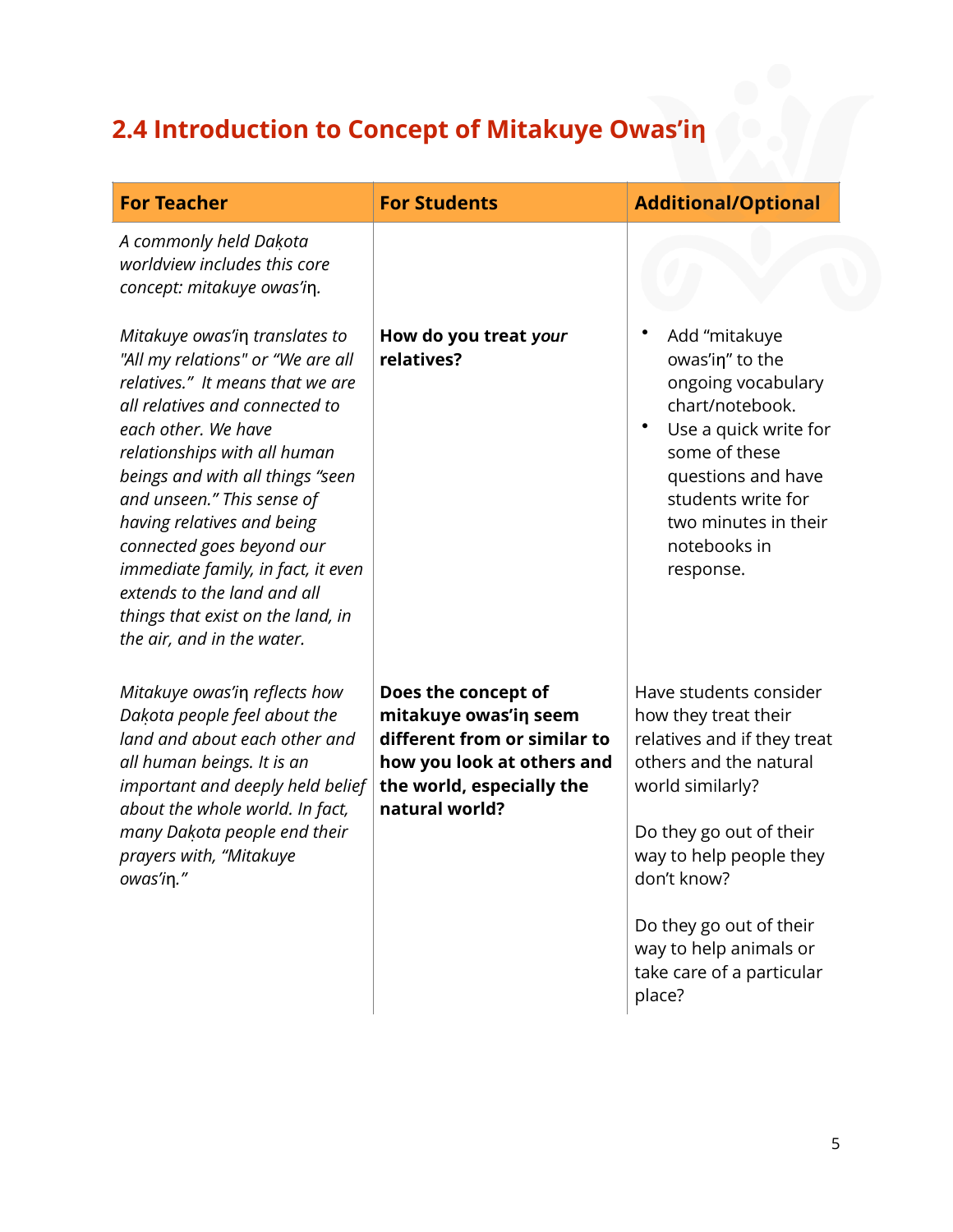| <b>For Teacher</b>                                                                                                                                                                                                                                                                                                                                                                                                                                                       | <b>For Students</b> | <b>Additional/Optional</b>                                                                                                                                                                                                                    |
|--------------------------------------------------------------------------------------------------------------------------------------------------------------------------------------------------------------------------------------------------------------------------------------------------------------------------------------------------------------------------------------------------------------------------------------------------------------------------|---------------------|-----------------------------------------------------------------------------------------------------------------------------------------------------------------------------------------------------------------------------------------------|
| Mitakuye owas'in shapes the<br>worldview of many Dakota<br>people, and we will look more<br>closely at how it influences<br>their relationship to nature,<br>including Mni Sóta Makoce.                                                                                                                                                                                                                                                                                  |                     |                                                                                                                                                                                                                                               |
| Another important principle in a<br>Dakota worldview is that there is<br>never just one right answer.<br>There are multiple right answers<br>and multiple good paths. Even<br>within Dakota communities you<br>may find differences in how<br>Dakota people define and live<br>out their worldview. For<br>instance, different Dakota<br>people teach the same idea<br>using different stories.                                                                          |                     | For example, you might<br>hear a Dakota person<br>start a sentence with<br>"What I was taught"<br>instead of saying "This is<br>true and the right way."<br>One way to think about<br>it is having different<br>recipes for the same<br>dish. |
| Dakota people don't necessarily<br>need non-Dakota people to<br>believe the same things that they<br>do. In fact, Dakota people are<br>pretty good at including all sorts<br>of beliefs as part of their<br>worldview. Some Dakota people<br>go to a Christian church and<br>some Dakota people attend a<br>church that follows a mix of<br>Christian and traditional Dakota<br>beliefs. And still other Dakota<br>people continue to practice<br>Dakota spiritual ways. |                     |                                                                                                                                                                                                                                               |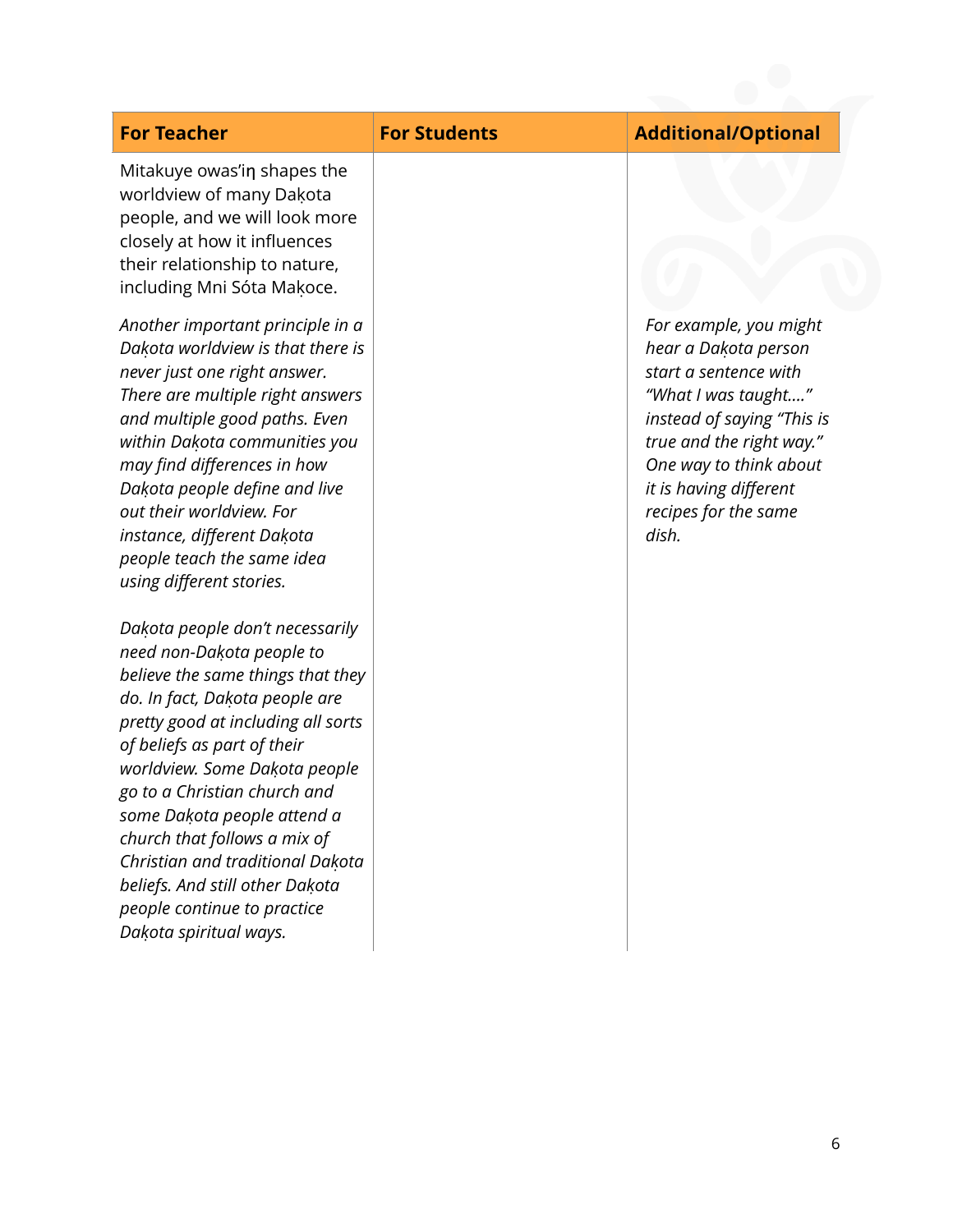| <b>For Teacher</b>                                                                                                                                                                                       | <b>For Students</b>                                                                                                           | <b>Additional/Optional</b>                                                                                                                                                                                                                                                                                                                                                                                                                                                                                                                                       |
|----------------------------------------------------------------------------------------------------------------------------------------------------------------------------------------------------------|-------------------------------------------------------------------------------------------------------------------------------|------------------------------------------------------------------------------------------------------------------------------------------------------------------------------------------------------------------------------------------------------------------------------------------------------------------------------------------------------------------------------------------------------------------------------------------------------------------------------------------------------------------------------------------------------------------|
| Listen to the pronunciation of<br>mitakuye owas'in on the<br>student website and practice<br>saying the phrase as a class.<br>http://dakotawicohan.org/<br>lessons/mitakuye-owasin-<br>dakota-worldview/ | Why do you think it matters<br>to learn the Dakota phrase<br>for this worldview instead<br>of just learning it in<br>English? | There are many possible<br>answers, but it is good<br>for students to consider<br>that learning an idea in<br>its original language<br>might be the truest way<br>to understand it-that<br>is, nothing is lost in the<br>translation. Learning<br>something in its original<br>language also helps you<br>remember where it<br>came from. And finally,<br>since the Dakota<br>language is unfamiliar to<br>most of us, we are all<br>learning it together-<br>this "equality" can be<br>useful when trying to<br>wrap our heads around<br>more complex subjects. |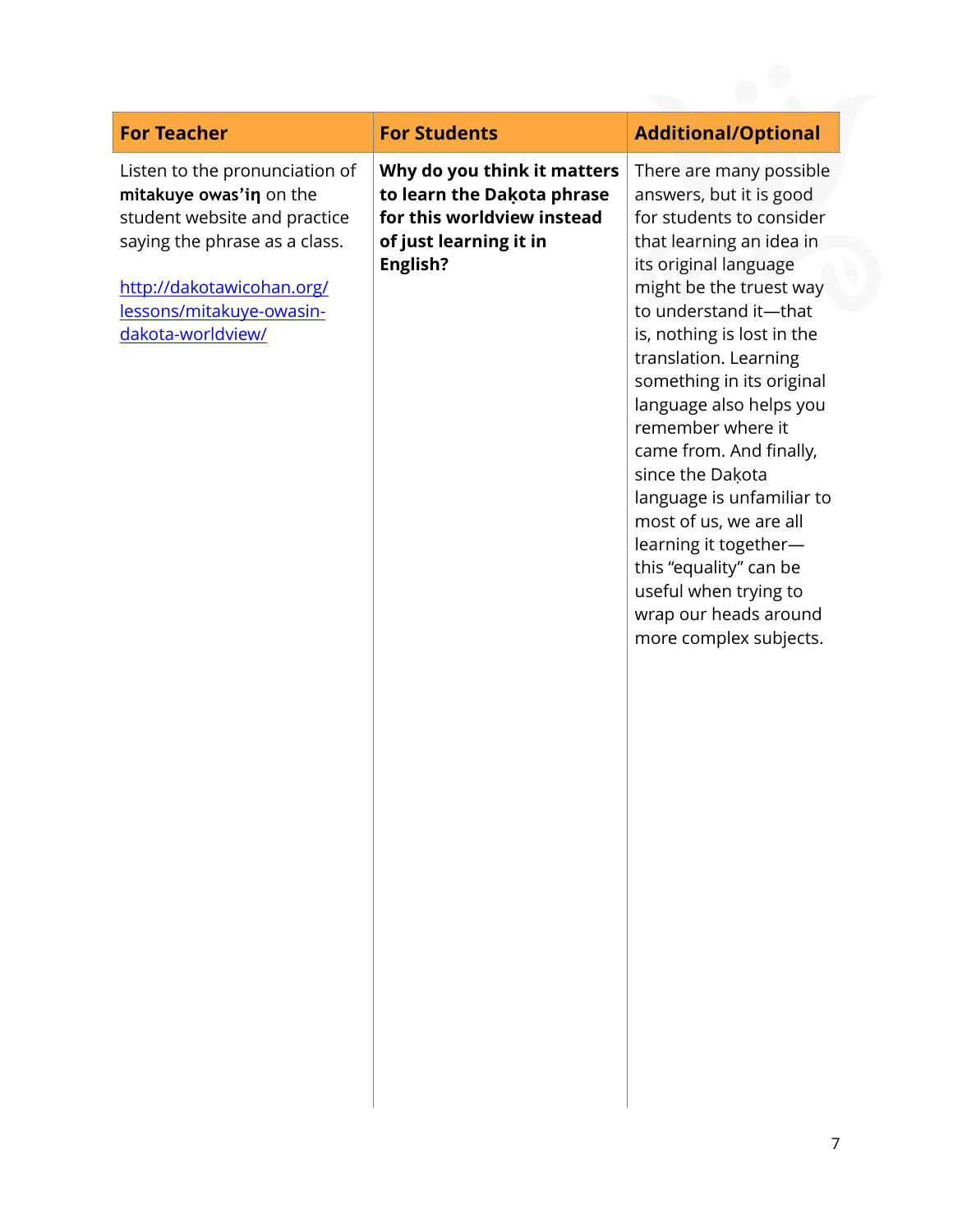## **2.5 Dakọ ta Interview(s)**

*Let's watch a video clip of a Dakoṭ a community member sharing his/her understanding of the Dakota worldview of mitakuye owas'in. This sort of historical and personal story is called wicooyake in Dakoṭ a.*

*Listen to the pronunciation of wicooyake on the student website and practice saying the phrase*  as a class. [find at Lesson 2: Mitakuye Owas'in: Dakota Worldview [http://](http://www.dakotawicohan.com/558408abe4b09ac77311134a) www.Dakota[wicohan.com/558408abe4b09ac77311134a\]](http://www.dakotawicohan.com/558408abe4b09ac77311134a)

*Wicooyake are Dakoṭ a stories that tell us important information about Dakoṭ a experiences. We will listen and watch many wicooyake in this unit. Each speaker has a unique perspective.* 

Mitakuye owas'in video (4:03) featuring four different speakers from four different Dakota communities: Myrna Weston from Flandreau; Walter LaBatte, Jr. from Upper Sioux; Glenn Wasicuna from Sioux Valley, Beth O'Keefe from Lower Sioux [find at Lesson 2: Mitakuye Owas'in: Dakota Worldview - [http://dakotawicohan.org/lessons/](http://dakotawicohan.org/lessons/mitakuye-owasin-dakota-worldview/) [mitakuye-owasin-dakota-worldview/\]](http://dakotawicohan.org/lessons/mitakuye-owasin-dakota-worldview/)

After listening and watching the video guide learners through a short reflective dialogue using some or all of the questions below. Record and post student responses so you can add to the class definition of *mitakuye owas'i*n. See the worksheet at the end of this lesson for one example of how students may organize their responses. Additionally you may want to have students divide into small groups and assign each group a different speaker on which to focus their responses.

- *What did you hear each person saying about mitakuye owas'in?*
- *What else did you hear or notice in this interview?*
- How does what you heard expand our definition of mitakuye owas'in?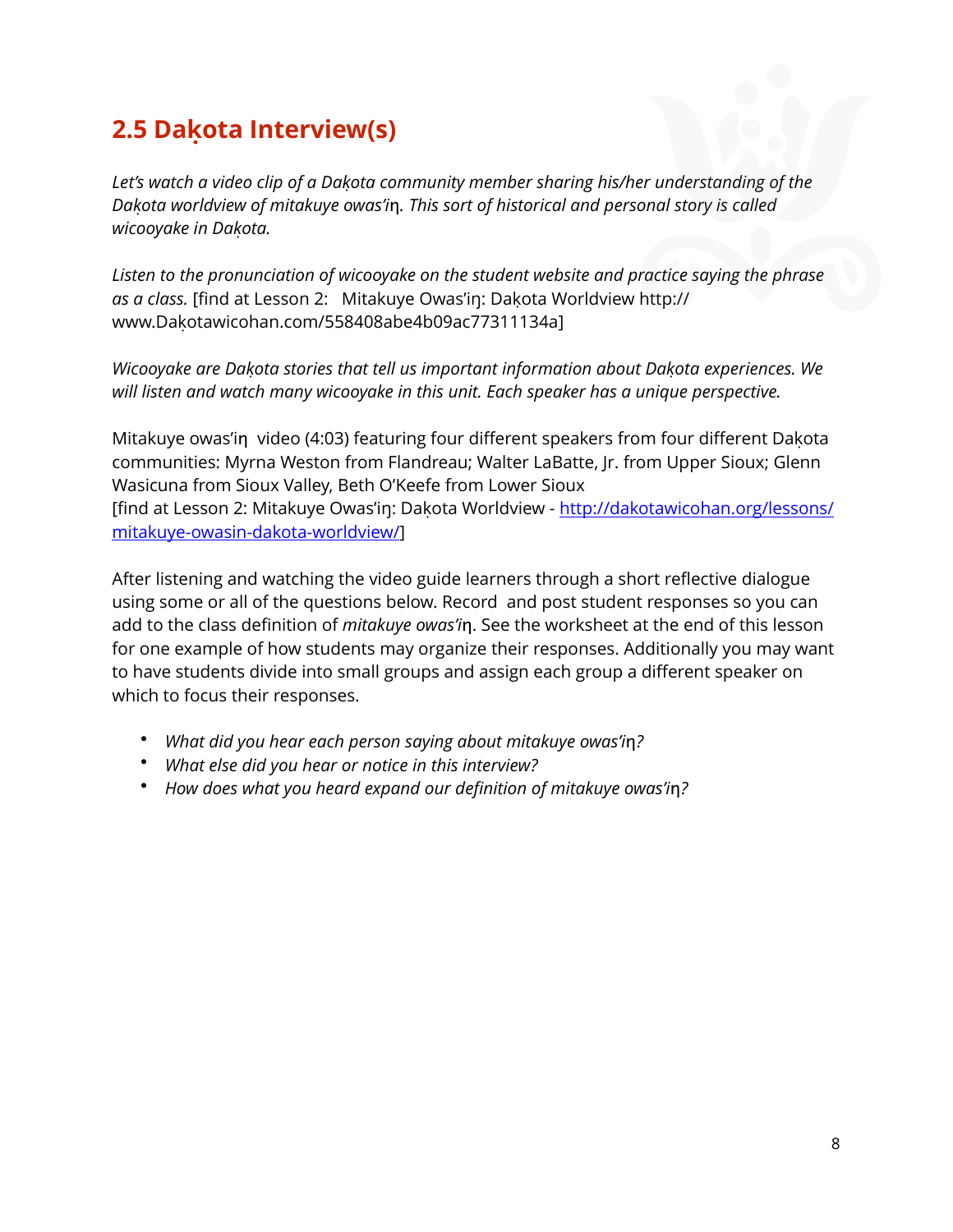## **2.6 I am from Minnesota**

#### **For Teacher:**

As we learned in the previous lesson, Mni Sóta Makoce means "Land Where the Waters Reflect *the Clouds." This region features lots of water: lakes, rivers, streams, ponds, and creeks. This region has so much water that the entire landscape reflects the skies. Water is an important aspect of how Dakoṭ a people relate to their homelands. Many Dakoṭ a believe Mni Wiconi which translates to "water is life." Dakoṭ a define themselves in relationship to water and the land. Many Minnesotans define themselves in relationship to water, too.* 

*Think about a body of water in this region that you know. What relationship do you have to this place? What do you do there? If you recognize that you are a relative of this land then this statement, "I am from Minnesota," means something deeper. When we say that we are "from" someplace we understand that this is part of our identity as individuals and as a larger community of "Minnesotans."* 

Now let's practice saying "I am from Minnesota" in Dakota.

Hand out worksheet.

Find pronunciation video at Lesson 2: Mitakuye Owas'in: Dakota Worldview - [http://](http://dakotawicohan.org/lessons/mitakuye-owasin-dakota-worldview/) [dakotawicohan.org/lessons/mitakuye-owasin-dakota-worldview/](http://dakotawicohan.org/lessons/mitakuye-owasin-dakota-worldview/)

Have students practice saying that they are from Minnesota in the Dakota language. Pair students to practice saying " I am from…*Demataŋhaŋ*… ."

Discuss changes in learners' perception about living in Minnesota—a Dakota place name now that they understand its meaning and can say where they are from in Dakota.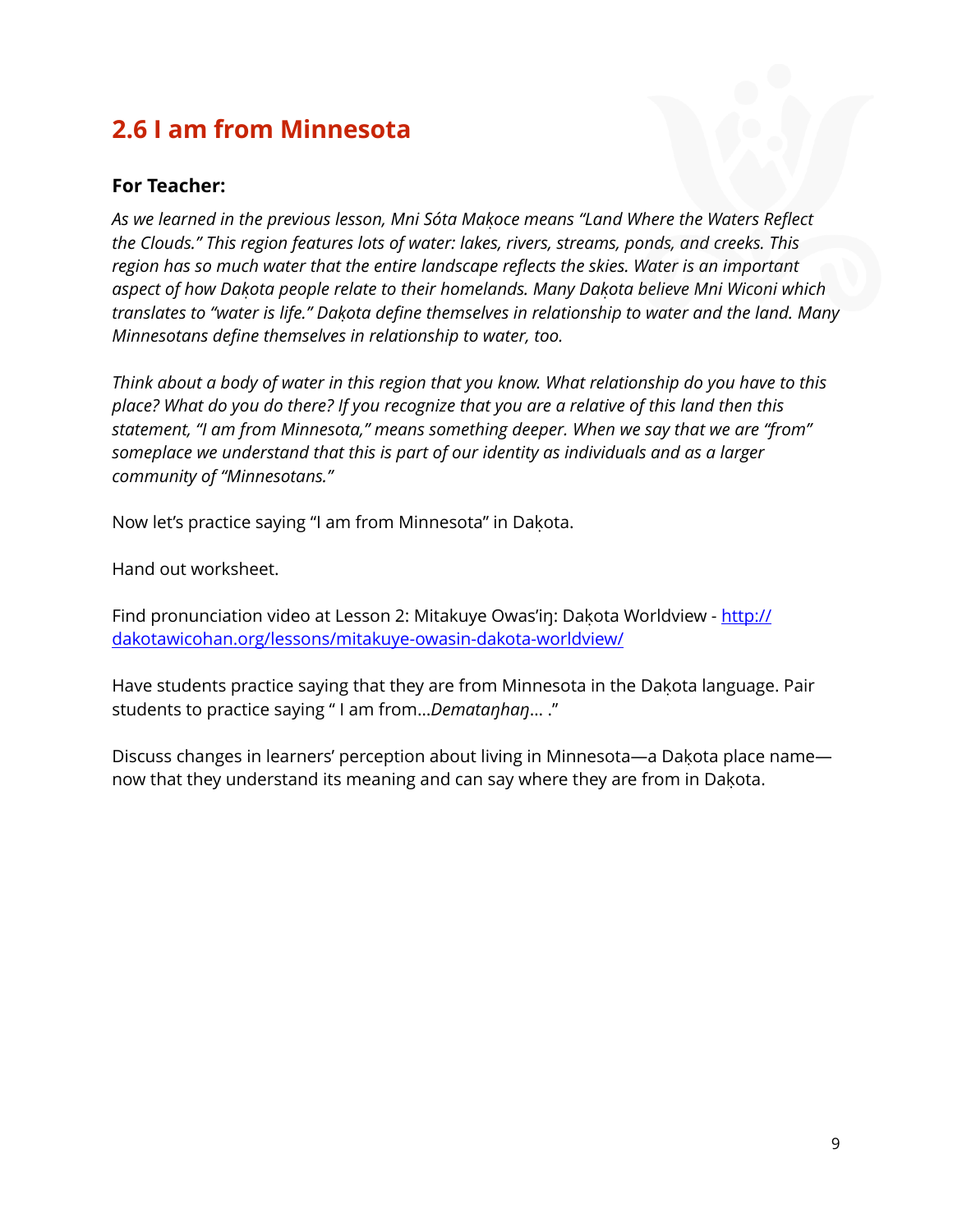

*What did you hear each person saying about mitakuye owas'in or his or her relationship with the land? Write your answers below in the boxes provided.* 

*Details about mitakuye owas'i*ƞ*:* 

*How do these Dakoṭ a people compare to how you think Native people look? Where did you get your idea about how Native people look?* 

*Details about their relationship with the land:* 

*What else did you hear or notice in the interviews?*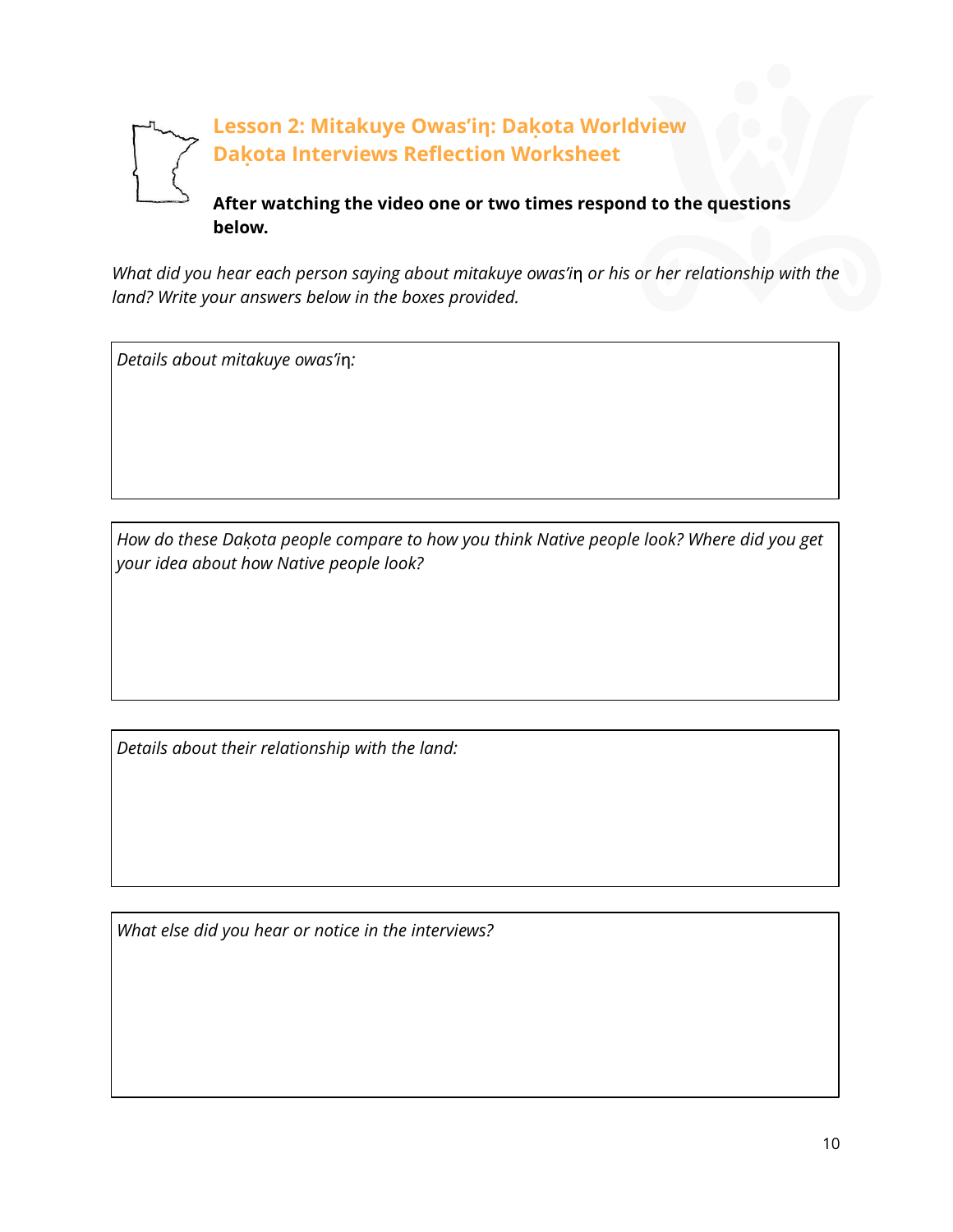

Land Where the Waters Reflect the Clouds. Mni (sometimes one will see Mini, this is also a correct spelling) means water; Sóta means clear, but not perfectly

so, slightly clouded or sky-colored; and Makoce means a place, land, or country.

#### **1. How do you say Minnesota in Dakọ ta? Practice saying "Mni Sóta Makọ ce"**

#### **2. How do you say you're from Minnesota in Dakọ ta?**

In Dakota, we say:

Vanessa: *Mni Sóta Makoce dematanhan ye*. I am from where the waters reflect the clouds (Minnesota).

Or

Vanessa: *Mni Sóta demata*ƞ*ha*ƞ *ye*. I am from Minnesota.

Glenn: *Mni Sóta demata*ƞ*ha*ƞ *do*. I am from Minnesota.

Notice there is a different ending for females and male in Dakota. "Ye" is used by females, and "Do" is used by males.

#### **3. Now you try! Practice telling someone else that you are from Minnesota in Dakọ ta.**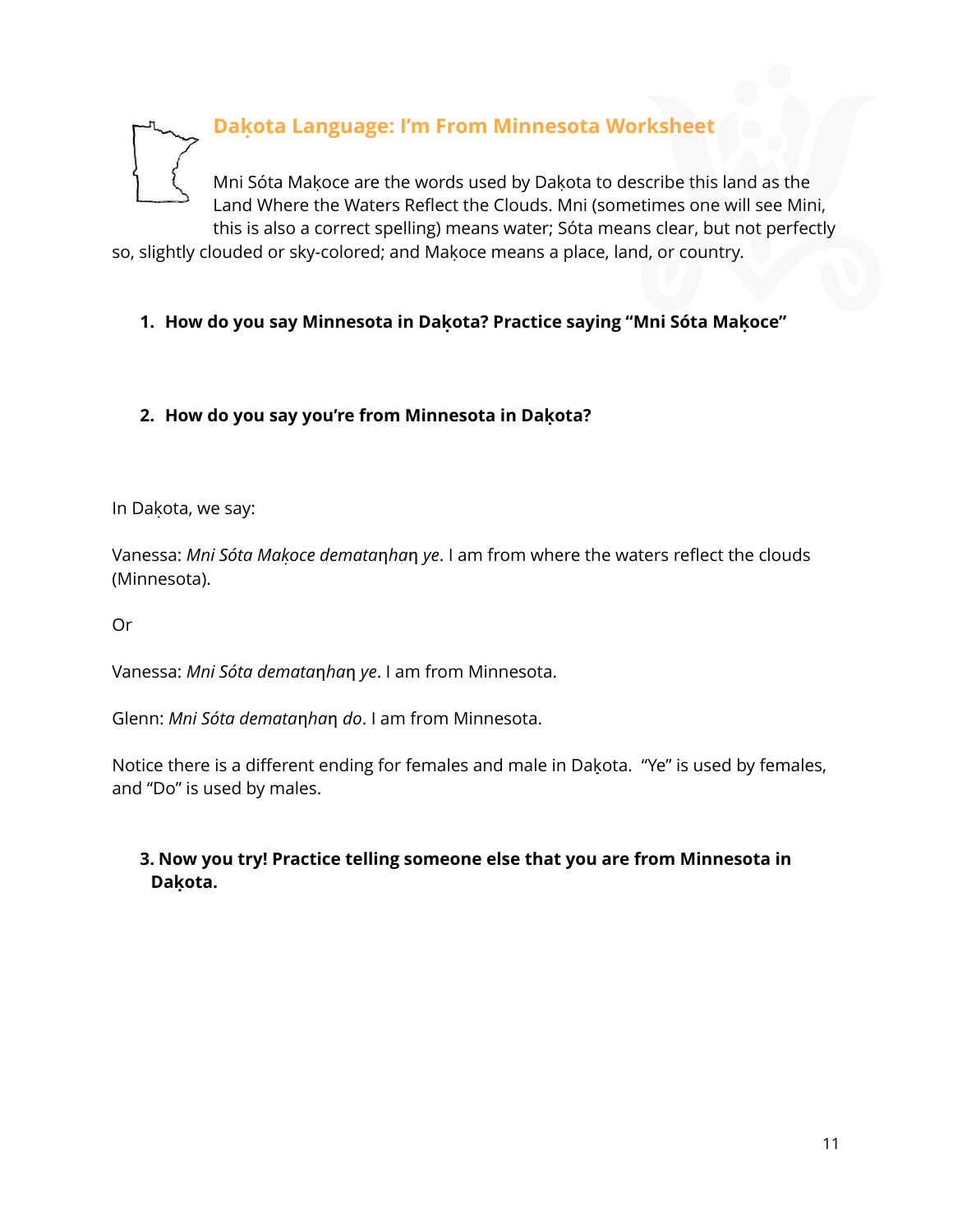## **2.7 Suggested Background Reading for Instructors**

These readings provide additional information on the Dakota concept of mitakuye owas'in.

- *Mitakuye Owas'i***ƞ, by Teresa Peterson**
- *Soul of An Indian***, by Charles Eastman, Chapter 1**
- *Speaking of Indians***, Chapter 4: Kinship's Role in Dakọ ta Life**